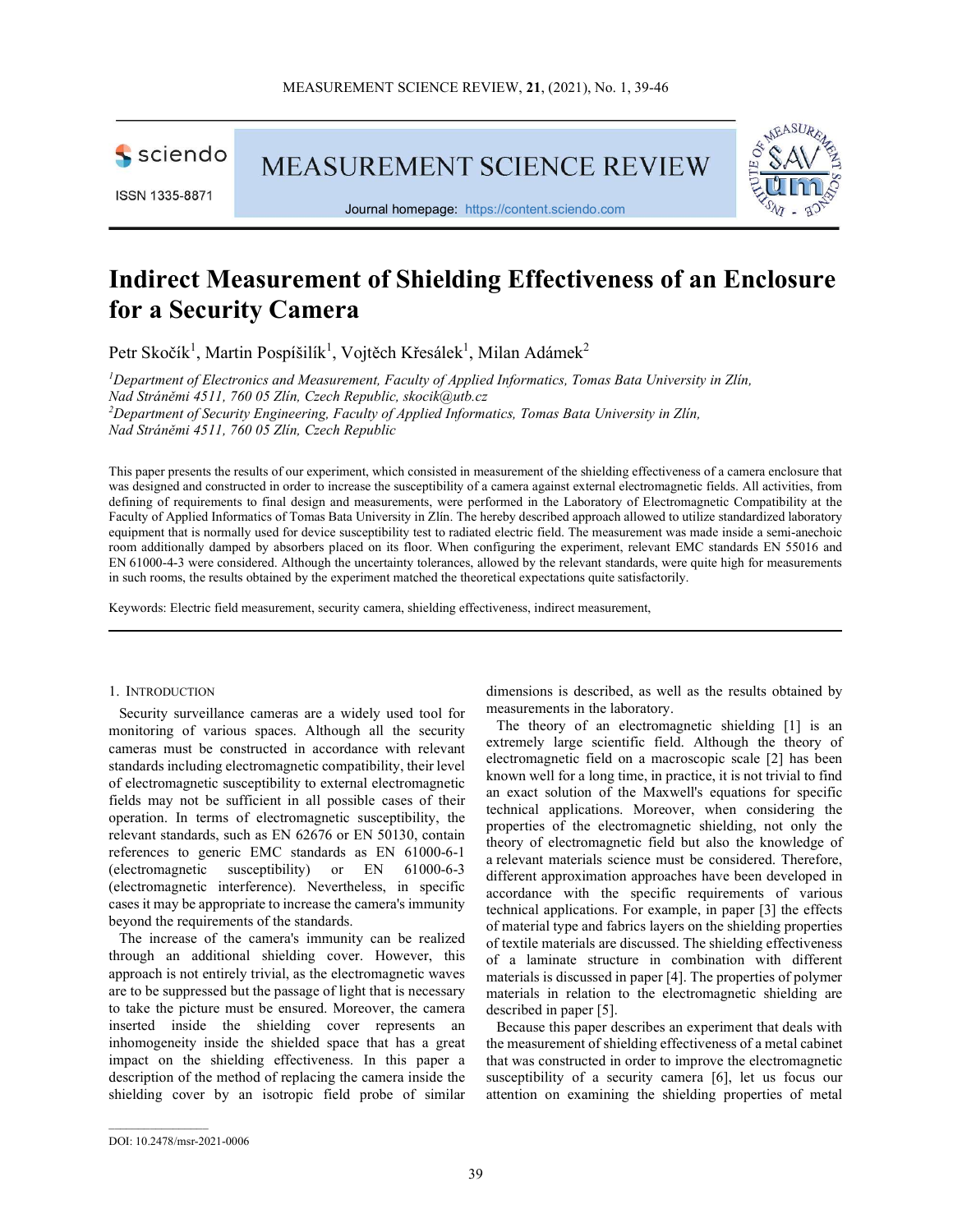enclosures with necessary technological cable penetrations. A comprehensive discussion on this topic may be found in [7]. An example of a description of measurement of shielding effectiveness of materials according to the standards MIL-STD 285 and IEEE STD 299-2006 can be found in [8].

It is worth mentioning that the possibility to blind a security camera by strong electromagnetic field represents a security risk, which is currently not receiving adequate attention [9] although this possibility is real and the experiment on this topic is easy to be performed in any EMC laboratory [10].

## 2. SUBJECT & METHODS

According to IEEE 299 standard [11], the shielding effectiveness is defined as: "The ratio of the signal received (from a transmitter) without the shield, to the signal received inside the shield; the insertion loss when the shield is placed between the transmitting antenna and the receiving antenna." Considering the levels are measured as a voltage at the antenna terminals, the shielding effectiveness SE can be expressed as follows:

$$
SE = 20log \frac{|V_o|}{|V_s|} \tag{1}
$$

Where  $V<sub>o</sub>$  is the magnitude of the voltage measured at the terminals of an antenna with no enclosure present and  $V_s$  is the magnitude of the voltage at the terminals of the same antenna when the antenna is placed inside the shielding enclosure. Assuming the voltages at the terminals of the measuring antenna are proportional to the intensities of the electric field, the following equation for shielding effectiveness can also be considered:

$$
SE = 20log \frac{|E_o|}{|E_s|} \tag{2}
$$

Where  $E<sub>o</sub>$  is the intensity of the electric field when no shielding enclosure is applied while  $E_s$  is the intensity of the electric field inside the shielding enclosure. If the power of the electric field is considered, the following alternative to (1) and (2) can be used:

$$
SE = 10 \log \left(\frac{|E_o|}{|E_s|}\right)^2 = 10 \log \frac{P_o}{P_s}
$$
 (3)

# A. Theory of shielding mechanism

The complete theory of electromagnetic shielding was derived from Maxwell's equations by S. A. Schelkunoff [12]. Different interpretations of this theory have emerged over time. According to [13], the simplified description of the shielding effect of a metal plane can be found in Fig.1.

When the incident wave approaches the surface of the shielding material, part of the energy is reflected back to the space in front of the material and part of the energy pervades further. In fact, the shielding plane creates two interfaces. One between the free space and the shielding material and the second one between the shielding material and the inner space of the shielding enclosure.



Fig.1. Principle of attenuation caused by means of multiple reflections. Incident, reflected, pervading, and transmitted waves are shown [13].

Therefore, the energy of the pervading wave is split again at the second interface and only a part of it reaches the inner space of the shielding enclosure. In Fig.1., this part is marked as "transmitted", while the second part is a reflection between the interfaces. The reflections inside the material can further be partially transmitted to both sides of the material. Mathematically, this mechanism can be described as follows:

$$
SE_{dB} = R_{dB} + A_{dB} + M_{dB}
$$
 (4)

Where  $R$  is the attenuation of the electromagnetic wave on the interface of different impedances,  $A$  is the attenuation caused by absorption of the material (heat loss) and  $M$  is the attenuation caused by multiplicated reflections.

Considering the space in front of the shielding material (left side in Fig.1.) is denoted as  $\alpha$ , the space behind the shielding material (right side in Fig.1.) is denoted as  $\beta$  and the material is denoted as  $M$ , according to  $[13]$  the attenuation can be expressed by means of impedances of the pertinent environments as follows:

$$
R = 20log\left|\frac{Z_{\alpha} + Z_M}{2 \cdot Z_M} \cdot \frac{Z_M + Z_{\beta}}{2 \cdot Z_{\beta}}\right| \, [dB] \tag{5}
$$

The absorption of the energy (heat loss) is determined by the intrusion depth  $\delta$ .

$$
A = 20log \left| e^{\frac{t}{\delta}} \right| \left[ dB \right] \tag{6}
$$

$$
\delta = \sqrt{\frac{2}{\omega \mu \sigma}}\tag{7}
$$

In (6) and (7), t is the thickness of the material [m],  $\delta$  is the intrusion depth [m],  $\sigma$  is the material conductivity [S.m<sup>-1</sup>],  $\mu$  is the material permeability [H.m<sup>-1</sup>], and  $\omega$  is the wave frequency  $[rad.s^{-1}]$ .

Finally, let us consider the attenuation caused by multiplied reflections inside the material, when the wave enters the material and is reflected back inside the material and then is finally reflected again and passes through the interface to the inner part of the enclosure. If the impedance of the environment on both sides of the shielding material is  $Z_0 = Z_\alpha = Z_\beta$ , the attenuation M can be expressed as follows: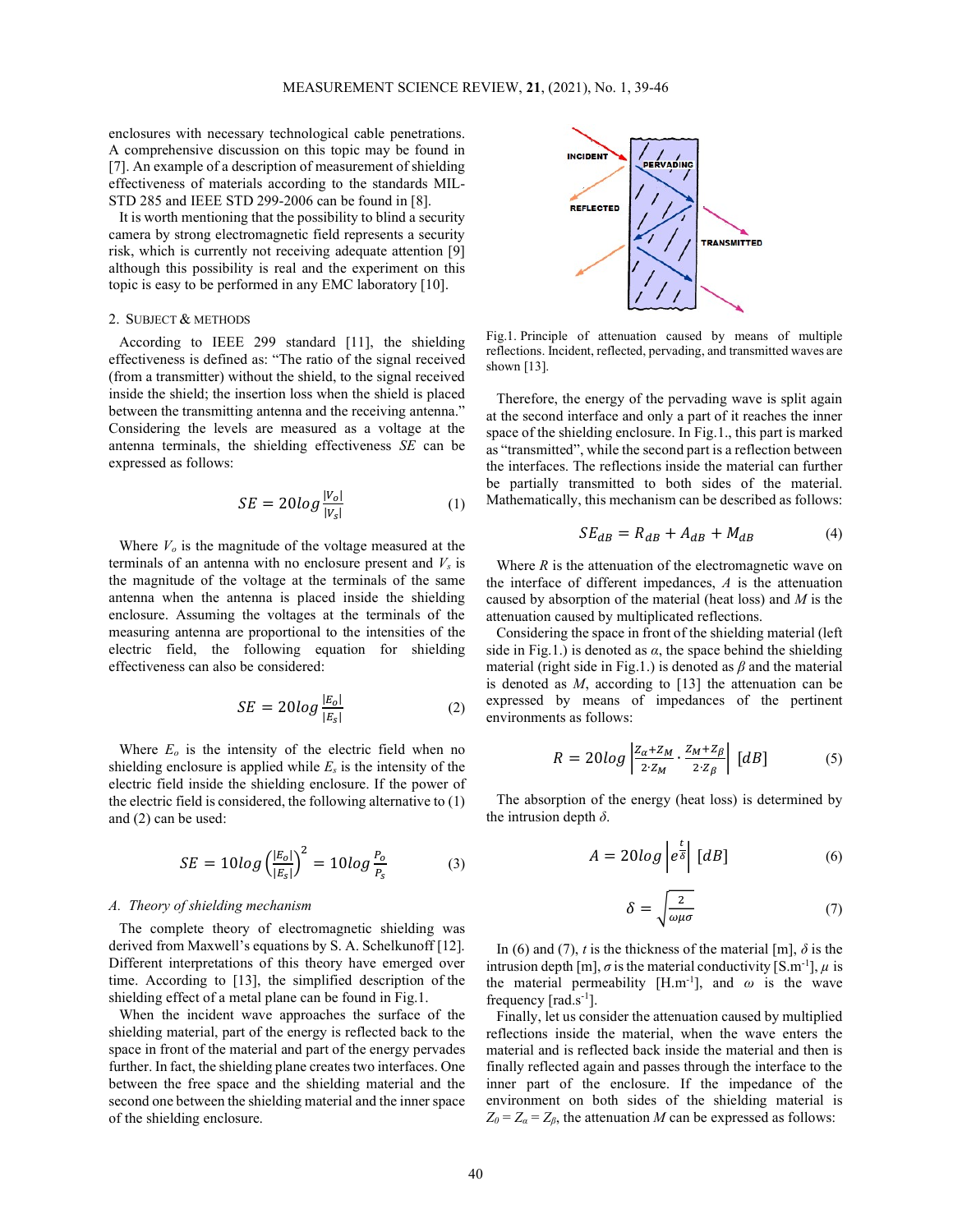$$
M = 20log\left|1 - \left(\frac{z_o + z_M}{z_o + z_M}\right)^2 \cdot e^{-\frac{2t}{\delta}} \cdot e^{-j\frac{2t}{\delta}}\right| \, [dB] \quad (8)
$$

More information on the theory of shielding mechanism may be found in [1], [8], [13].

# B. Practical issues

Practical issues on construction of the shielding enclosure are described in [6] in details. Once a shielding enclosure is constructed, problems arising from practical implementation will arise. In practice, the shielding effectiveness is decreased by imperfections in joints of the parts of the cabinet, by every penetration, etc. Moreover, when the connection of the device laced inside the shielding enclosure is created by means of metallic cables, the electromagnetic interference is dragged inside.

Moreover, measurement of the field intensity inside the enclosure is non-trivial, as any antenna or sensor placed inside the enclosure affects the displacement of the field significantly. This issue is exhaustively discussed in [7]. Once the EM wave enters the inner space of the enclosure, reflections leading to the occurrence of standing waves occur. Although the amount of energy released inside may be low, the occurrence of standing waves may, in some points in the space of the enclosure, decrease its shielding effectiveness significantly. For large systems, these effects are described in [14] and [15].

Measurement of the field properties inside the shielding chamber is a typical discipline in which the measurement itself affects the result considerably [16]. Generally, the issues on reverberant behaviour of the inner space of the shielding enclosures are described in [17] and [18]. Moreover, the polarization of the measuring antenna and the illuminating field must be considered [11].

Let us briefly describe the conclusions that may be found in the above-mentioned literature:

1. The displacement of the EM energy inside the shielding enclosure is generally irregular.

2. The measuring antenna placed in the enclosure affects the field displacement quite considerably.

# C. Shielding enclosure for a camera

Other specific issues arise when the shielding enclosure is constructed for a camera. At least part of the enclosure must be transparent to light. Great effort has been devoted to finding materials suitable for this purpose and the results are exhaustively described in [6].

A construction of the shielding enclosure is depicted in Fig.2. It is obvious that the front side of the enclosure is made of a transparent material. According to the experiments described below, a technical fabric made of metal was used for this purpose. The rest of the construction is made of a steel plate.

The reasons for using this fabric and its detailed specifications are to be found in [6]. A compromise between the shielding effectiveness of the material and the transparency for the image captured by the camera was chosen.



Fig.2. Shielding enclosure for a security camera.

# D. Expected shielding effectiveness of the materials

During the design and construction process, the shielding effectiveness of construction materials was continuously verified by a measuring method using coaxial lines. This method consists in insertion of the measured material in a space between two flanged coaxial lines. The transmission through the coaxial lines is then measured with and without the material and afterwards, the shielding effectiveness of the material is calculated according to the obtained results. This method is described for example in [19] in a very detailed way. Technical standards for this measurement method are defined in [20]. The test setup used in our laboratory is depicted in Fig.3.

The results obtained by the method using coaxial transmission line are depicted in Fig.4. The following materials were tested:

- 1. Metal plate used for the construction of the enclosure.
- 2. Technical fibre TT-0,400-0,22-1.4301-1000.
- 3. Technical fibre TT-0,630-0,25-1.4401-1000.
- 4. Technical fibre TT-1,250-0,40-1.4301-1000.

Within the frequency range from 250 MHz up to 3 GHz, the expected levels of shielding effectiveness were  $SE_{MP} \approx 68.9$  dB for the solid metal plate and  $SE_{TF} \approx 46.5$  dB for various technical fibres. Because the performance of all of the technical fibres was approximately similar, the type TT 0,630-0,25-1.4401-1000 was selected for the construction of the cabinet, as practical tests showed that it was sufficiently transparent in order not to affect the image quality of the camera [6].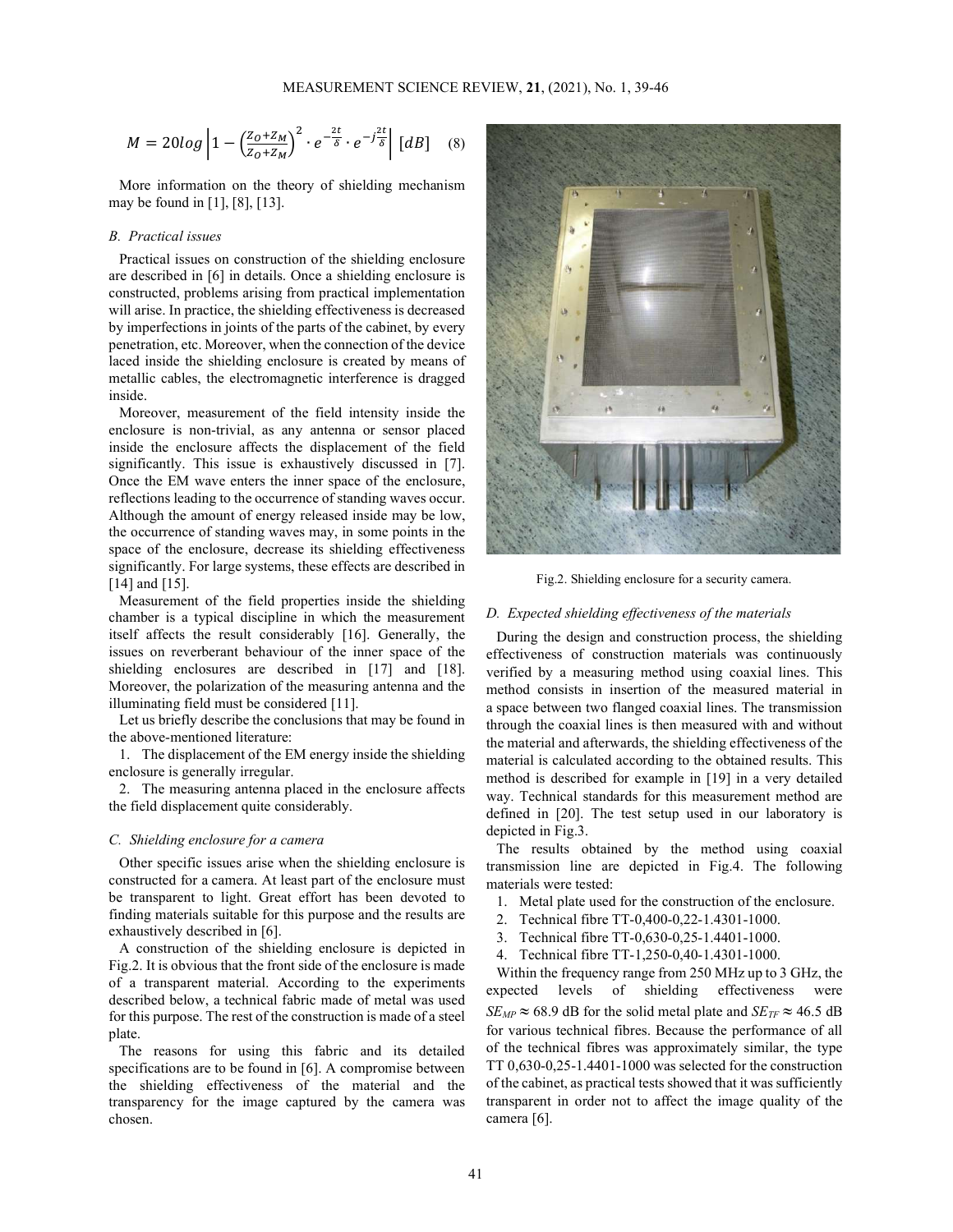According to the results of the measurement depicted in Fig.4., the following assumptions were made: considering the material with the worst performance, the shielding effectiveness of the whole enclosure for the security camera  $SE_{total}$  was expected to be approximately 55 dB, i.e. some value between  $SE_{MP}$  and  $SE_{TF}$ .



Fig.3. Test setup for measurement of shielding effectiveness of metal fabrics.



Fig.4. Electromagnetic shielding effectiveness of selected materials.

# 3. EXPERIMENTAL SETUP AND DESCRIPTION

This chapter describes an experiment that was conducted in the Laboratory of Electromagnetic Compatibility of the Faculty of Applied Informatics at Tomas Bata University in Zlín. The aim of the experiment was to verify the expected shielding effectiveness of the shielding enclosure for a security camera, described in the chapter above. The expected level of the shielding effectiveness was as high as 55 dB.



Fig.5. Experimental setup without the enclosure.



Fig.6. Experimental setup with the enclosure.

Due to the dimensions of the enclosure and its cable penetrations, in the laboratory, there was no other possible choice than the three-dimensional anisotropic E-field probe ETS Lindgren HI-6105 [21]. It is small enough to be inserted inside the enclosure and its connection is realized by means of optical cables which reduces the risk of dragging interferences to the inner space. Moreover, this field probe gives information on field intensity according to three axes in space  $(x, y, z)$  that is afterwards processed by the controlling system. As the displacement of the electric field inside the enclosure depends on the parameters of illuminating wave and the reflections inside the enclosure [7], utilization of an omnidirectional field probe eliminates the need for changing the polarity and direction of the measuring antenna inside the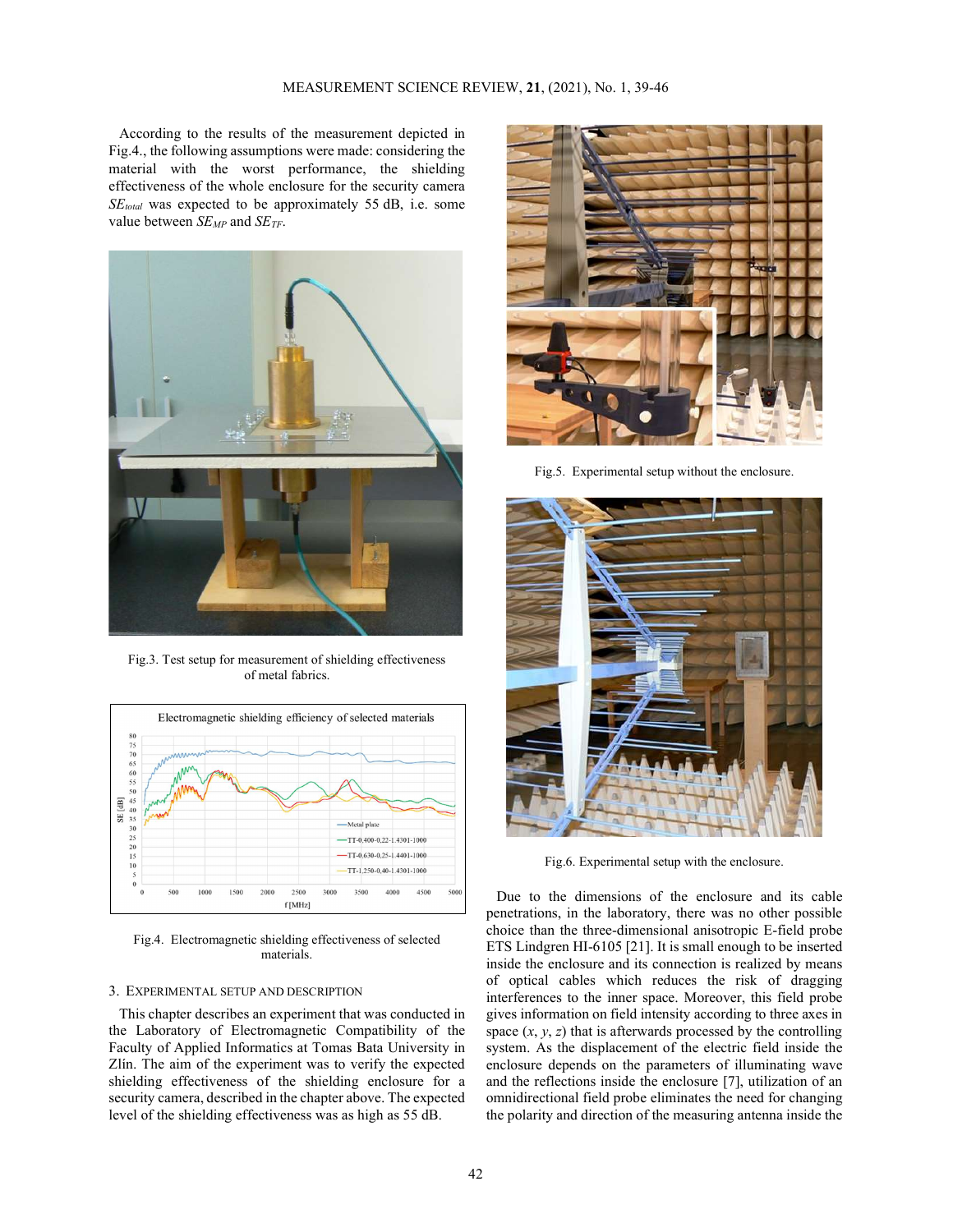enclosure. Compared to the dimensions of the enclosure, the dimensions of the probe are quite small. Therefore, lower influence on the internal field displacement was expected, compared to the utilization of a conventional antenna. On the other hand, the E-field probe shows considerable disadvantage consisting in very low sensitivity. The real noise level of its output is approximately 10 mV/m.

The experiment was located in a semi-anechoic room Frankonia SAC 3+. This room is primarily designed for measurement of EMC interferences according to the standards based on the generic standard EN 61000-6-3 and for testing of electromagnetic susceptibility of electronic devices according to the standard EN 61000-4-3. In order to decrease the level of reflections inside the semi-anechoic room, its floor was covered by pyramidal absorbers [14]. As a source of the electromagnetic field, the Rohde & Schwarz HL 046E transmitting antenna was used. The antenna was placed in a distance of 3 meters from the centre of the measured enclosure. The enclosure was mounted on a stand that elevated the centre of the enclosure to the height of 130 cm above the floor of the semi-anechoic room. The probe was placed inside the enclosure. Its height above the floor was maintained. The transmitting antenna was positioned to the same height, i.e. 130 cm. The transmitting antenna was oriented in horizontal polarization based on our experience that horizontal polarization of the transmitting antenna placed in this semi-anechoic room leads to lower reflection occurrence compared to the vertical polarization [22]. The experiment configuration inside the semi-anechoic room is depicted in Fig.5. and Fig.6.



Fig.7. Typical setup according to the standard EN 61000-4-3 [23].



Fig.8. Extended setup for the purposes of the hereby described experiment.

As mentioned above, the experiment was conducted under the laboratory configuration in accordance with the standard EN 61000-4-3. The typical configuration for susceptibility to electrical field testing is depicted in Fig.7. The transmitting antenna and the measured device are placed inside the anechoic room. The generator, amplifier and monitoring systems are controlled by one computer, using EMC 32 software. For the purposes of the hereby described experiment, the configuration of the laboratory site was extended according to Fig.8. The limits of the configuration were given by the configuration possibilities of the whole laboratory system.

# 4. EXPERIMENT STEPS AND DATA POSTPROCESSING

The experiment was conducted in two main steps. In the first step, the configuration setup according to Fig.5. was utilized in order to measure the intensity of the electric field at the point where the probe without the shielding enclosure was placed. The antenna was driven by a sinusoidal signal the power of which was constant,  $P_1 = 35$  W. The frequency of the transmitted signal was changed from 200 MHz up to 3 GHz with the steps of 1 %. In total, 276 transmitting frequencies were applied. The field intensity measured by the E-field probe was between 15 and 30 V/m according to the frequency of the transmitted signal. For each of the transmitted frequencies, the field intensity measured by the probe was recorded by the controlling system.

In the second step, the shielding enclosure was employed. The E-field probe was placed inside the enclosure to the same height as in the first step (130 cm above the floor). This setup is depicted in Fig.6. During this step, the following issue was observed: the E-field probe is primarily used as a feedback probe when performing EMC susceptibility tests according to EN 61000-4-3 or system calibration. The controlling software expects the levels in tens of Volts per meter. Once the probe was placed inside the enclosure, the measured signal level, compared to the output power of the amplifiers, was low enough to enable system error shutdown. Therefore, in the second step, different setting of the controlling software was used. The system was set to generate the field intensity at least 0.1 V/m by setting the output power of the amplifiers for each of the transmitting frequencies individually. The maximum output power of the amplifier AR 150W1000A is 150 W up to 1 GHz [24] and the maximum output power of the amplifier AR 80S1G4 is 80 W up to 4 GHz [25]. During this measurement, a data record was obtained, consisting of the following information:

- 1. Forward output power of the amplifiers for each of the transmitting frequency. Almost in all cases, the output power was set to the maximum level. It must be noted **EROBE CONFIDENT CONFIDENT that the laboratory** system enables not only measurement of the gross output power of the amplifiers, but it also measures the transmitted and the reflected power. For the purposes of our calculations, the information on transmitted power was utilized.
	- 2. Difference between the required level of 0.1 V/m and the level of the field inside the enclosure measured by the E-probe.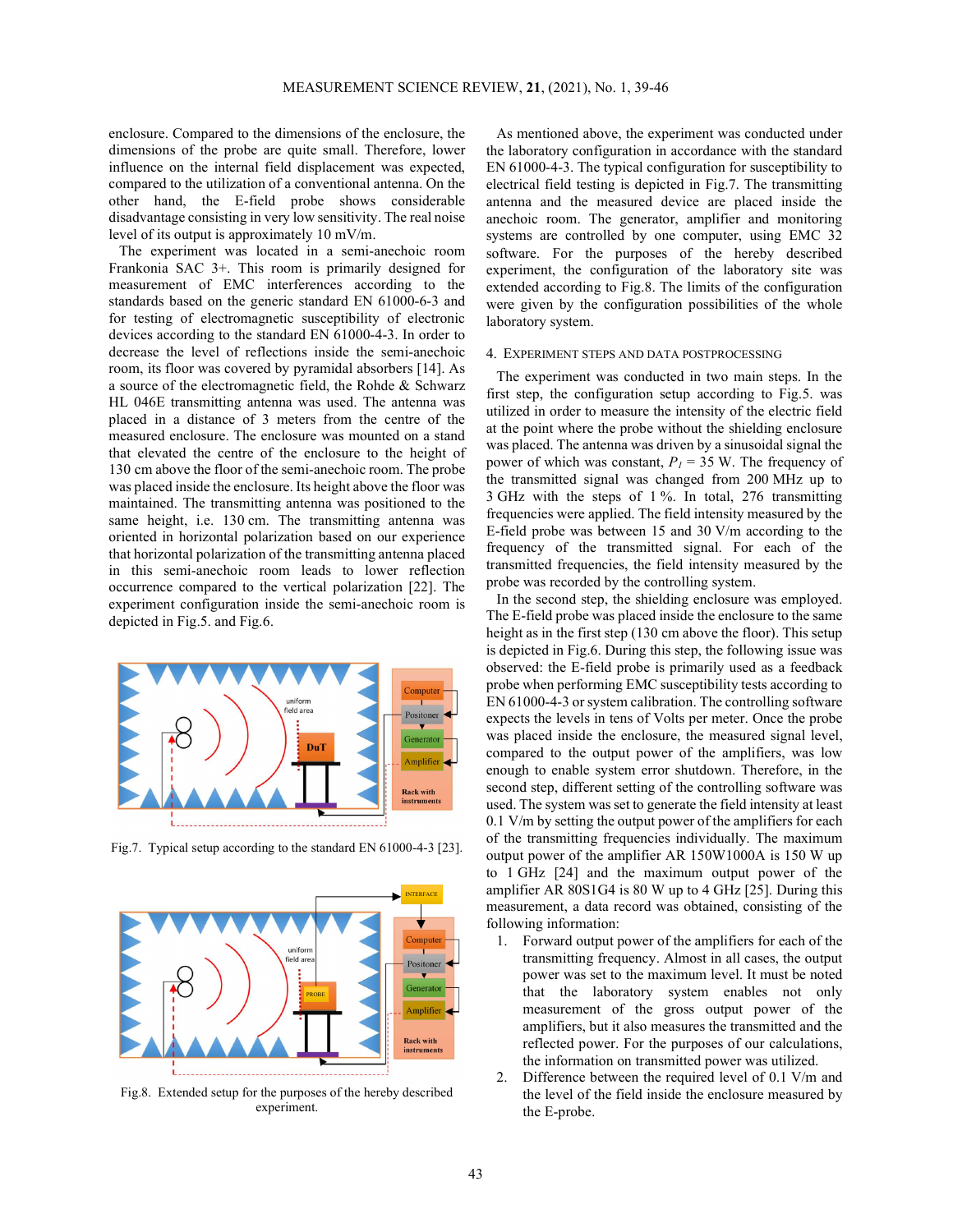According to the setting described above, the system error occurrence was depreciated, but different datasets for step 1 and step 2 were obtained. To ensure comparability of the data, further processing was necessary in order to normalize the measured values. Let us assume the number of frequencies at which the measurement was conducted is  $k = 276$ . Provided the electrical field intensities  $E_{1,1}$ ... $E_{1,k}$  measured for each of the frequencies in the  $1<sup>st</sup>$  step were obtained with a constant transmitting power  $P_1$  and the field intensities  $E_{2,1}$ ... $E_{2,k}$  were obtained with a fluctuating transmitting power  $P_{2,n}$ , where  $n\in\langle 1,k\rangle$ , the following equation may be used to calculate the shielding effectiveness in decibels for each of the frequencies:

$$
SE_{dBn} = 20 \log_{10} \left( \frac{E_{1,n}}{E_{2,n}} \cdot \sqrt{\frac{P_{2,n}}{P_1}} \right), n \in \{1, k\} \tag{9}
$$

Within the frequency range from 200 MHz up to 3 GHz, the average shielding effectiveness SEavg was calculated as follows:

$$
SE_{avg} = 20 \log_{10} \left( \frac{1}{k} \cdot \sum_{n=1}^{k} \left( \frac{E_{1,n}}{E_{2,n}} \cdot \sqrt{\frac{P_{2,n}}{P_1}} \right) \right) \tag{10}
$$

According to (10), the calculated average shielding effectiveness within the range from 200 MHz up to 3 GHz was as high as 53.1 dB.

## 5. RESULTS & DISCUSSION

Considering the measurement of EM field intensities, great B type uncertainties are usually expected and tolerated. The field intensity may vary in time and space. Moreover, the shape and parameters of measurement antennas and rooms introduce a large error that is not easy to describe exactly, at least because of their mutual interactions. The parameters of the measured field are frequency dependent as well as various interactions between the devices, resulting in quite unpredictable frequency dependence of the measured values. Various approximating techniques are still subject to research, as evident for example from [7].

Another example is given in [26] where highly appreciated scientists in the field of shielding effectiveness introduce results of their measurements. The reported values vary according to the frequency up to  $\pm$  10 dB, which is given by a huge number of factors.

In practice, the EMC laboratories that certify electronic devices must fulfil the requirements enlisted in a family of EN 55016 standards. The part 4 of EN 55016 is called "Uncertainties, statistics and limit modelling" and is divided into 4 subdocuments. In the document EN 55016-4-2, called "Measurement instrumentation uncertainty", there is a large list of expected B type uncertainties that occur in the EMC laboratories. These uncertainties are defined for each of the measurements separately. For example, for antenna measurements in far field in the frequency range from 30 MHz up to 1 GHz, using a biconical antenna, there are 19 factors defined in total. The total expanded B type

uncertainty is 5.06 dB in this case, provided the measurement distance is 3 m. Among the factors that cause measurement uncertainty, for example, the following ones are listed: antenna factor uncertainty  $(\pm 2 \text{ dB})$ , imperfection of the measuring site  $(\pm 4 \text{ dB})$ , uncertainty caused by antenna distance deviation  $(± 0.3$  dB), and many others. However, the antenna factor uncertainty and the imperfection of the measuring site that covers residual reflections inside the semi-anechoic room are the greatest ones.

Although the method of utilization of the E-field probe, described in this paper, is not included in EN 55016, we are convinced that the measurement uncertainty is similar to the typical values described in EN 55016, as we employed the same laboratory equipment. Due to low levels of the measured signal when the shielding cover was applied, it can be expected that the background noise effect would increase in importance. On the other hand, the uncertainty caused by imperfection of the measuring site would not occur, as the hereby described method is based on comparative measurement, which exclude this kind of uncertainties in principle.

Based on the discussion above, we are convinced that the measurement uncertainty that occurred within this experiment can be expected to be as high as typical uncertainties described in EN 55016, which vary from approximately 3.5 to approximately 6.3 dB.

According to the data depicted in Fig.4., the average shielding effectiveness measured in the frequency range from 200 MHz up to 3 GHz was 68.9 dB for the metal plate and 46.5 dB for the Technical fibre TT-0,630-0,25-1.4401-1000. Therefore, the measured average shielding effectiveness of the real enclosure as high as 53.1 dB can be, according to our opinion, considered as realistic, especially when the abovementioned facts are considered.

## 6. CONCLUSIONS

In this paper, a description of an experiment on the measurement of the shielding effectiveness of an enclosure for a security camera is described. The main purpose of the enclosure is to ensure the susceptibility of a security camera to external electromagnetic interferences.

In accordance with the possibilities of our laboratory equipped with the semi-anechoic room Frankonia SAC3+ and a testing system for processing electromagnetic susceptibility tests according to the standard EN 61000-4-3, the indirect measurement employing the calibration E-field probe was used. The final results were calculated from the error calibration data, when the testing system with E-field probe blinded by the shielding enclosure tried to recalibrate the required field levels inside the semi-anechoic room.

The shielding enclosure was made of two different materials: a standard stainless metal plate and a technical fibre allowing the camera to see the picture outside the enclosure. Details on the construction are described in [6]. Prior to this experiment, the shielding effectiveness of the construction materials was measured, utilizing the method with flanged coaxial cables [19]. Based on these results, the estimated shielding effectiveness was at least 50 dB.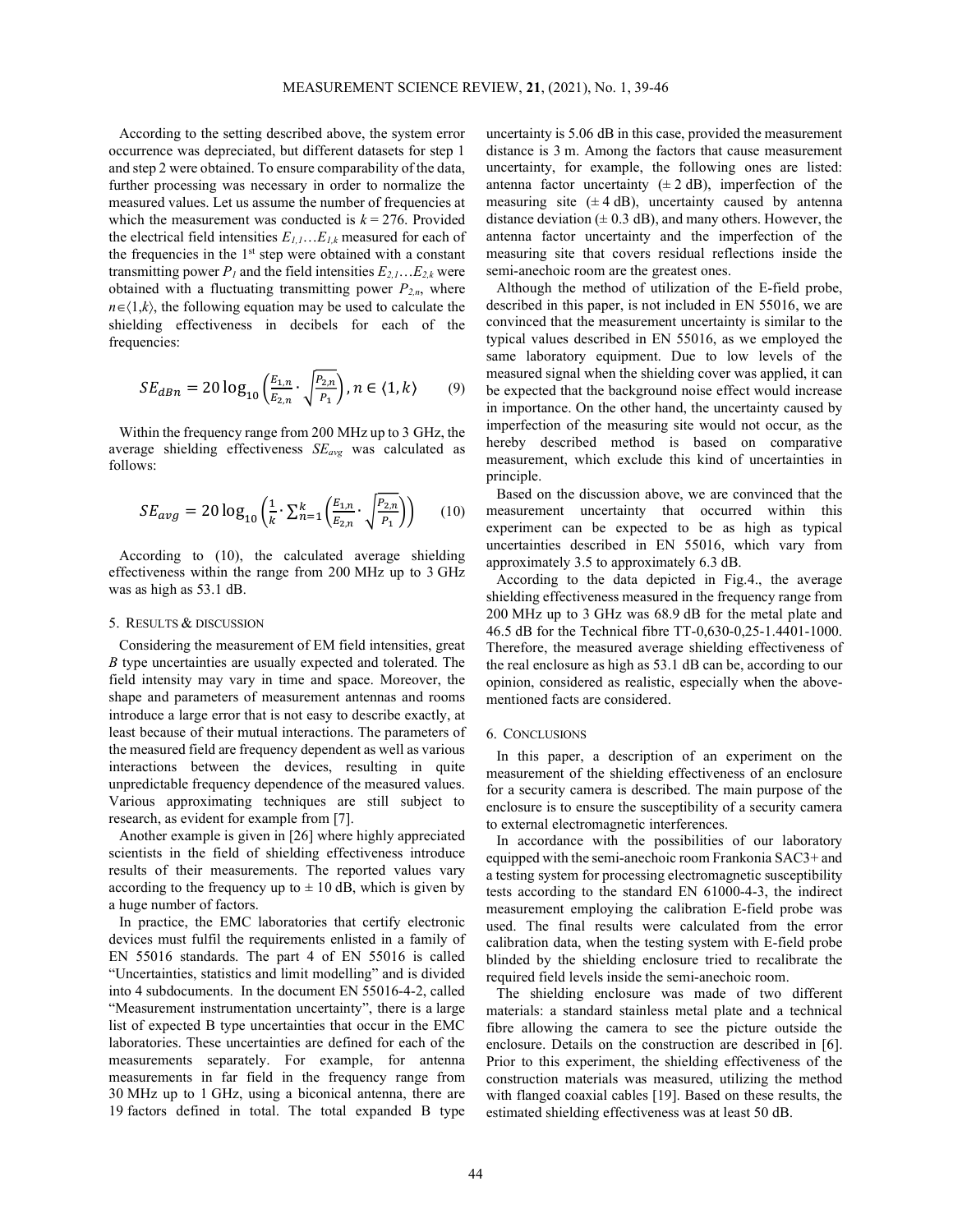After making the assumptions, two measurements were performed in order to verify the expected shielding effectiveness level as well as to verify the applicability of the construction proposed in [6]. One measurement was processed with the probe placed in a free space of the additionally damped semi-anechoic room and the second one with the probe placed inside the constructed enclosure. Within the frequency range from 200 MHz up to 3 GHz, the average shielding effectiveness level was 53.1 dB, which is in accordance with the expected levels.

efficiency enhancement of the PANI-CSA Two main interesting conclusions may be given based on the results of the hereby described experiment:

1. The shielding enclosure the design and construction of which are described in [6] is suitable for shielding the security cameras from external electromagnetic field interferences. By means of the shielding enclosure, the security camera susceptibility to an external electromagnetic field can be considered as highly increased.

2. The results of the hereby described experiment indicate the possibility of indirect shielding effectiveness measurement through standard EMC laboratory equipment. Despite quite high B type uncertainties the typical values of which are defined in EN 55016, the results may be, in comparison to other methods mentioned in this paper, according to our opinion, considered at least as indicative.

Our future work is aimed at verification of the measured results by means of CST Microwave Studio software. It is expected that the simulations performed in this software could lead to an increase in accuracy of the hereby described method.

## ACKNOWLEDGMENT

This paper is supported by the Ministry of Education, Youth and Sports of the Czech Republic within the National Sustainability Programme Project No. LO1303 (MSMT-7778/2014).

#### **REFERENCES**

- [1] Paul, C.R. (2006). Introduction to Electromagnetic Compatibility (2nd ed). Wiley-Interscience, ISBN 0- 471-75500-1.
- [2] Maxwell, J. (2010). A Treatise on Electricity and Magnetism: Volume 2. Cambridge University Press, ISBN 978-0511709340.
- [3] Das, A., Kothari, V.K., Kothari, A., Kumar, A. (2009). Effect of various parameters on electromagnetic shielding effectiveness of textile fabrics. In Indian Journal of Fibre & Textile Research, 34 (2), 144-148.
- [4] Raj, C.D., Rao, G.S., Jayasree, P.V.Y., Srinu, B., Lakshman, P. (2010). Estimation of reflectivity and shielding effectiveness of three layered laminate electromagnetic shield at X-band. In Progress in Electromagnetics Research B, 20, 205-223.
- [5] Sasikumar, S.P., Libimol, V.A., George, D.M., Lindo, A.O., Pushkaran, N.K., John, H., Aanandan, C.K. (2017). Electromagnetic interference shielding films at broad band frequencies. In Progress in Electromagnetics Research M, 57, 163-174.
- [6] Skočík, P. (2020). Resistant Camera System Designed for Operation in Anechoic Shielded Chambers. Unpublished doctoral dissertation, Tomas Bata University in Zlín, Faculty of Applied Informatics, Czech Republic.
- [7] Dawson, J.F., Marvin A.C., Robinson M.P., Flintoft I.D. (2018). On the meaning of enclosure shielding effectiveness. In 2018 International Symposium on Electromagnetic Compatibility (EMC EUROPE). IEEE, 746-751.
- [8] Pospíšilík, M., Soldán, J., Křesálek, V., Adámek, M., Silva, R.M.S. (2015). Measurement of a shielding effectiveness of composite materials according to MIL-STD 285 and IEEE Std 299-2006. In XXI IMEKO World Congress "Measurement in Research and Industry". IMEKO, ISBN 978-80-01-05793-3.
- [9] Kovář, S., Valouch, J., Adámek, M. (2016). Electromagnetic susceptibility of IP camera. Przeglad Elektrotechniczny, 92 (5), 204-208.
- [10] Pospíšilík, M., Říha, T., Adámek, M., Silva, R.M.S. (2015). DSLR camera immunity to electromagnetic fields - experiment description. WSEAS Transactions on Circuits and Systems, 14 (1), 494-504.
- [11] IEEE. (2007). IEEE 299-2006 IEEE Standard Method for Measuring the Effectiveness of Electromagnetic Shielding Enclosures.
- [12] Schelkunoff, S.A. (1943). Electromagnetic Waves. D.Van Nostrand Company. ISBN 978-1124119366.
- [13] Svačina, J. (2001). Electromagnetic Compatibility: Lectures. Brno, Czech Republic: Brno University of Technology, ISBN 80-214-1573-8.
- [14] Pospíšilík, M., Soldán, J., Adámek, M. (2015). Influence of the properties of a real semi anechoic chamber on an internal electromagnetic field distribution. In WSEAS Transactions on Systems, 14, 175-186.
- [15] Pospíšilík, M., Silva, R., Adámek, M. (2016). Maple algorithm for damping quality of anechoic chambers evaluation. In International Journal of Mathematics and Computers in Simulation, 10, 161-170.
- [16] Witkovský, V., Frollo, I. (2020). Measurement science is the science of sciences - there is no science without measurement. Measurement Science Review, 20 (1), 1-5.
- [17] Dawson, J.F., Konefal, T. Robinson, M.P., Marvin, A.C., Porter, S.J., Chirwa, L.C. (2005). Field statistics in an enclosure with an aperture - effect of Q-factor and number of modes. In 2005 International Symposium on Electromagnetic Compatibility (EMC  $2005$ ). IEEE, 141-146.
- [18] Sewell, P., Turner, J.D., Robinson, M.P., Benson, T.M., Christopoulos, C., Dawson, J.F., Ganley, M.D., Marvin, A.C., Porter, S.J. (1998). Comparison of analytic, numerical and approximate models for shielding effectiveness with measurement. In IEE Proceedings - Science, Measurement and Technology, 145 (2), 61-66.
- [19] Dřínovský, J., Kejík, Z. (2009). Electromagnetic shielding efficiency measurement of composite materials. Measurement Science Review, 9 (4), 109- 112.